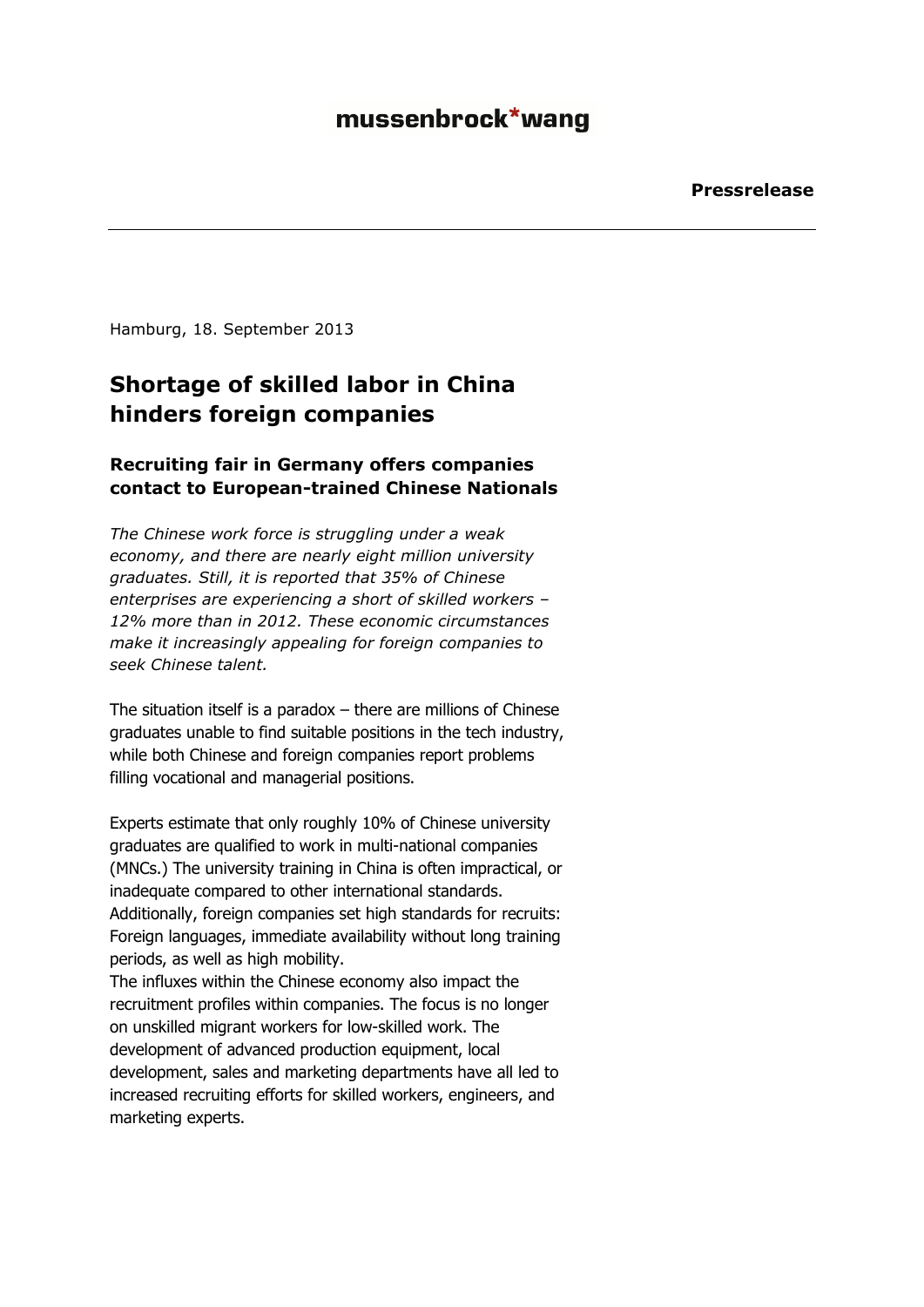### mussenbrock\*wang

To fill these vacancies, companies are increasingly looking to foreign-trained Chinese workers. There are approximately 120,000 Chinese students enrolled in universities of EU member countries. With 25,000 studying in Germany, these students boast a good educational foundation, language skills, intercultural experience and competence.

Making contact with the ideal candidate is difficult though. Job fairs, such as the SinoJobs Career Days, try to accommodate these clients and to provide a platform to connect European companies with Chinese workers.

"Since the first SinoJobs Career Days in 2011, we've seen an increasing interest on behalf of European companies trying to win over Chinese talent at our recruiting events" reported organizer Dirk Mussenbrock. His company, Mussenbrock & Wang, specializes in assisting European companies with their recruiting process through the job portal SinoJobs and SinoJobs Career Days Large companies like Volkswagen and Daimler, and also several smaller companies, continue to use these fairs and recruit openings for specialists and managers in Germany directly through China-focused agencies.

The SinoJobs Career Days take place annually in Germany, and have attracted thousands of Chinese visitors in recent years. More than 100 German and European companies have attended with recruiting materials.

Similar events have already been planned for the  $6<sup>th</sup>$  and  $8<sup>th</sup>$  of November in Dusseldorf, as well as in Munich. Companies like Daimler, Linde, and Schott, as well as many small and mediumsized companies have registered.

These recruiting efforts have gained political support as well. Supporters include Dirk Elbers, the current mayor of Dusseldorf, and Johannes Pflug, member of the German Bundestag, as well as chairman of the German-Chinese Parliamentary Group within the Bundestag.